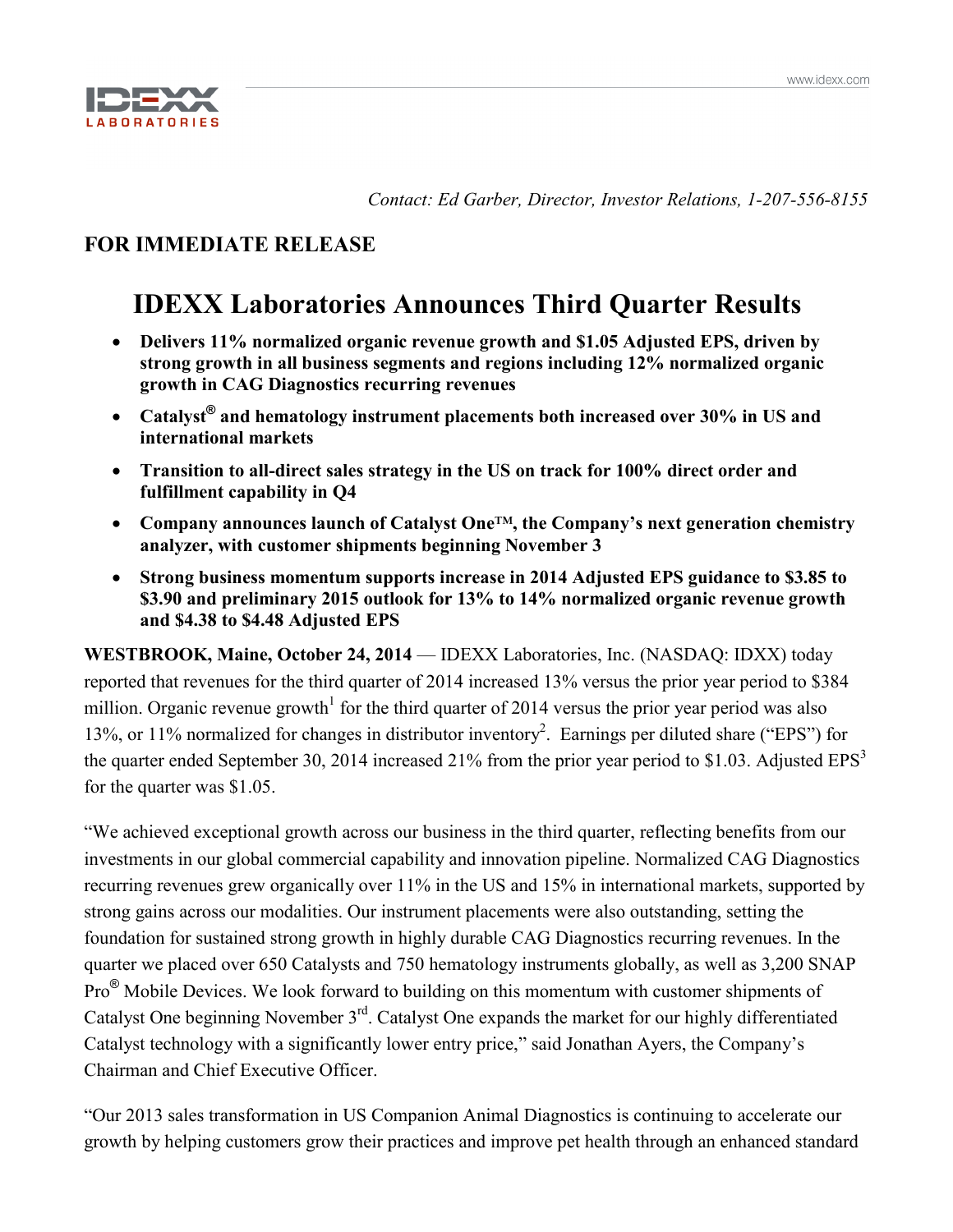of care and practice management. Our transition to an all-direct sales strategy, currently underway, will significantly expand the sales and support resources that our customers value from IDEXX. We are ahead of schedule in this regard, as greater than 95% of sales and support hiring is completed, our new inside sales center is up and running with a fully staffed and trained team, and our expanded nationwide logistics capability is in full operation," Ayers commented.

# **Third Quarter Financial Performance Highlights**

Third quarter revenues reached \$384 million, a 13% increase compared to the prior year period, reflecting strong performance across regions and business segments.

- Companion Animal Group ("CAG") organic revenue growth was 13% for the third quarter of 2014 compared to the prior year period. Normalized CAG Diagnostics recurring organic revenue growth was 12%, driven by 15% gains in IDEXX VetLab® consumables and 14% growth in reference lab and consulting services.
- Catalyst and hematology instrument placements both increased 32% in the third quarter of 2014, compared to the prior year period. Instrument revenues in the third quarter of 2014 declined 5% organically, compared to the prior year period, reflecting \$2.5 million in deferred revenue from placements associated with the Catalyst One introductory offer and lower average prices for certain instruments internationally.
- Livestock, Poultry and Dairy ("LPD") organic revenues grew 14% for the third quarter of 2014, compared to the prior year period, supported by strong gains in all major geographic regions.
- Organic revenues for Water in the third quarter of 2014 grew 9%, compared to the prior year period, supported by strong gains in Europe and the US.

Gross margins for the third quarter increased to 55.6% from 54.9% in the prior year period, with improvements from lower product and service costs and moderate price increases, offset by lower foreign exchange hedging gains. Compared to the prior year period operating expenses increased 17%, or 13% excluding \$5 million of expenses associated with the transition to an all-direct sales strategy for US companion animal diagnostics, reflecting planned increases in global commercial resources. Operating margins decreased from 19.4% in the prior year period to 18.8%. Adjusting for transition expenses mentioned above, operating margins would have increased to 20.1% compared to the prior year period.

The accompanying financial tables provide more information concerning our revenue and other operating results for the three months and nine months ended September 30, 2014.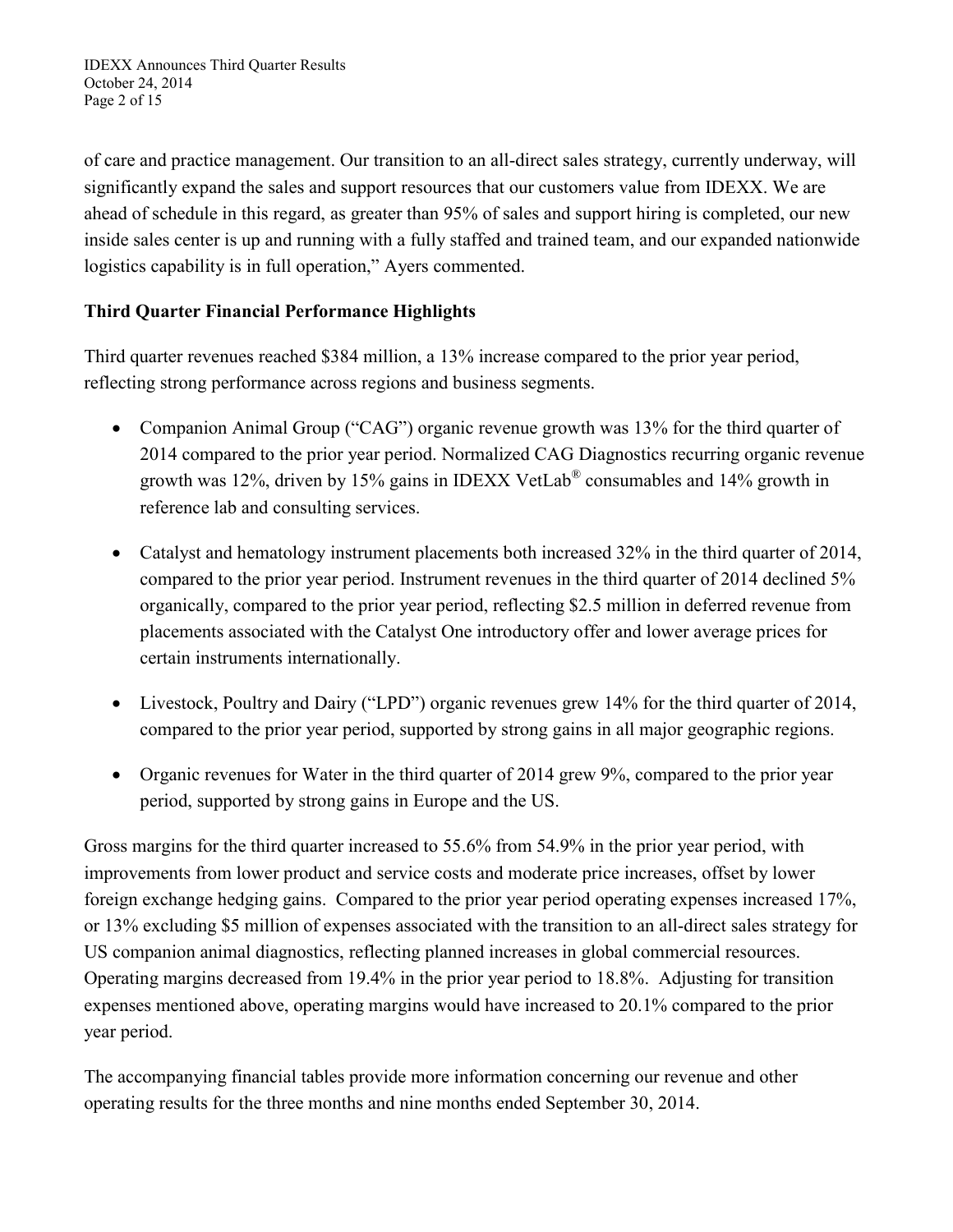IDEXX Announces Third Quarter Results October 24, 2014 Page 3 of 15

# **Financial Outlook**

The following guidance for 2014 and 2015 reflects the assumptions that the value of the US dollar relative to other currencies will remain at our current assumptions of the euro at \$1.27, the British pound at \$1.61, the Canadian dollar at \$0.89, the Australian dollar at \$0.88 and the Japanese yen at ¥108 to the US dollar for the balance of 2014 and the full year of 2015, and that the Federal R&D tax credit is not renewed for 2014 or 2015.

### **Outlook for 2014**

The Company has and expects to continue to incur transitional impacts in 2014 associated with the change to an all-direct sales strategy in the US. The Company now estimates that transition impacts in aggregate will reduce 2014 revenue by \$18 to \$23 million and 2014 operating profit and EPS by \$31 to \$37 million and \$0.40 to \$0.47, respectively. These impacts include a drawdown of distributor inventories in the fourth quarter that the Company now expects will result in a one-time reduction in revenue and operating profit of approximately \$18 to \$23 million and \$15 to \$19 million, respectively. The higher end of the estimated impact range corresponds with the full estimated impact of the inventory drawdown impact related to the move to the all-direct sales strategy. The transition impacts also include \$6 million in incremental expense as the Company ramps up sales and operating resources ahead of the transition, and \$10 to \$12 million associated with project management and other one-time costs required to implement the strategy.

The Company has updated its organic revenue growth guidance for 2014 to 9.5% to reflect growth trends at the high end of its previous guidance range. Operating margin is expected to be in line with the Company's previous guidance of relatively consistent operating margins for the full year compared to 2013. Favorable operating performance, reduced tax expense, and a reduction in outstanding shares are partially offset by unfavorable impacts of foreign exchange, resulting in an increase from our previous Adjusted EPS guidance of \$3.79 to \$3.86 to our current Adjusted EPS guidance of \$3.85 to \$3.90. The recent strengthening of the US dollar is projected to reduce reported revenues and EPS by approximately \$10 million and \$0.04, respectively, as compared to our prior 2014 outlook. The following table summarizes our 2014 guidance:

*Amounts in millions except per share data*

|                               |                                  | Year-over-                 |
|-------------------------------|----------------------------------|----------------------------|
|                               | Guidance Range                   | Year Growth                |
| Adjusted Revenue <sup>4</sup> | $$1,505 - $1,510$                | $\sim 9.5\%^{4}$           |
| Adjusted $EPS3$               | $$3.85 - $3.90$                  | 12% to $14\%$ <sup>3</sup> |
| Free Cash Flow <sup>5</sup>   | $100\%$ to $110\%$ of net income |                            |
| Capital Expenditures          | $\sim$ \$75                      |                            |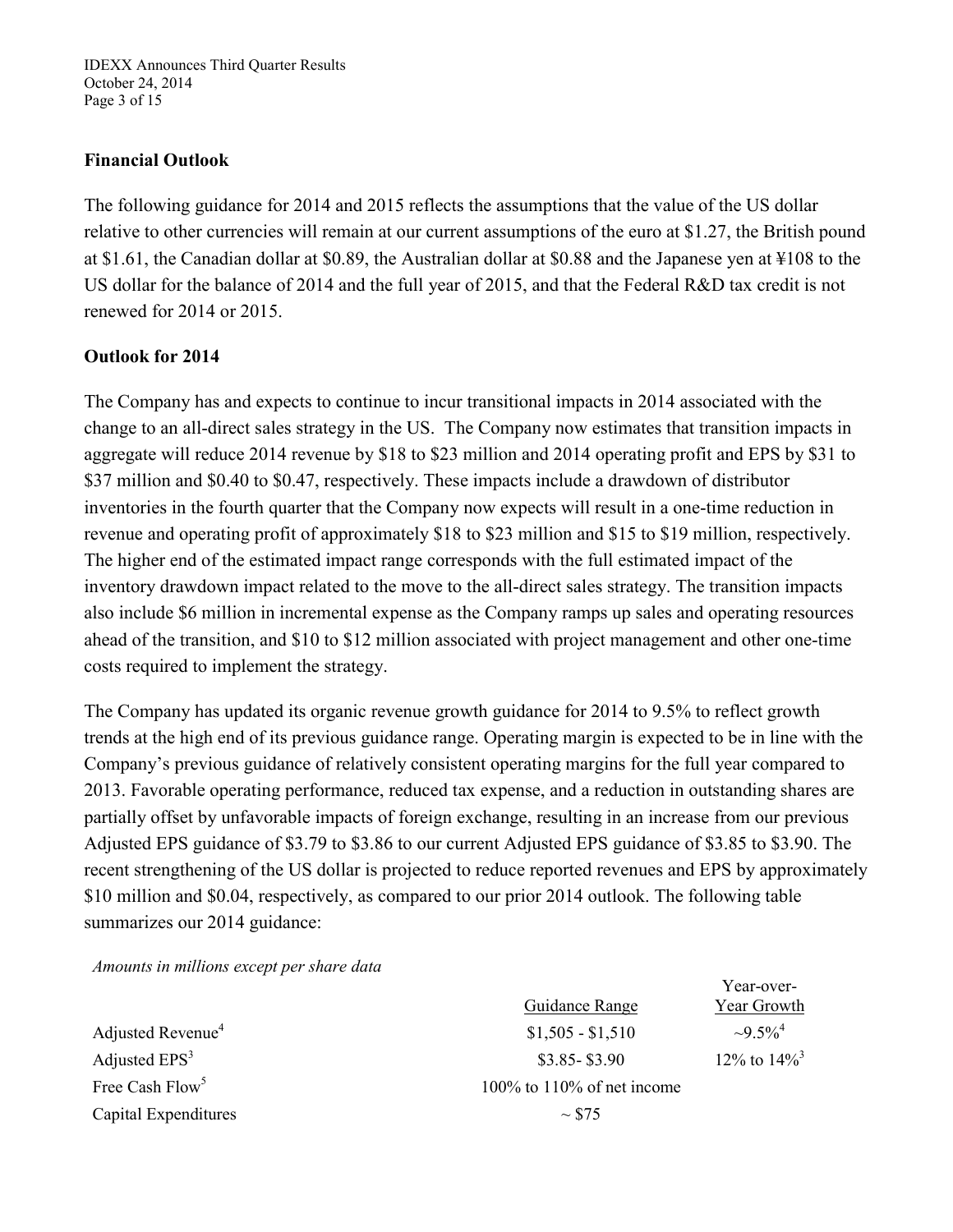### The following table reconciles EPS to Adjusted EPS:

|                                                                                                                                 | Guidance Range<br>2014 |             | 2013       |
|---------------------------------------------------------------------------------------------------------------------------------|------------------------|-------------|------------|
|                                                                                                                                 | Low                    | <u>High</u> |            |
| <b>EPS</b>                                                                                                                      | \$3.42                 | \$3.54      | \$3.48     |
| Incremental expenses associated with plan to<br>transition to an all-direct sales strategy:                                     |                        |             |            |
| - Non-recurring transition costs                                                                                                | \$0.15                 | \$0.13      |            |
| - Expense ramp-up in advance of January 1,<br>2015 transition to new sales strategy<br>Impact of distributor inventory drawdown | \$0.08                 |             |            |
| expected in Q4 of 2014                                                                                                          | \$0.24                 | \$0.19      |            |
| Non-recurring income tax benefit related to the<br>deferral of intercompany profits                                             | $(\$0.04)$             |             |            |
| Third-party service provider bankruptcy                                                                                         |                        |             | \$0.05     |
| Federal R&D tax credit related to 2012 and 2013                                                                                 |                        |             | $(\$0.10)$ |
| <b>Adjusted EPS</b>                                                                                                             | \$3.85                 | \$3.90      | \$3.43     |
| <b>Adjusted EPS Growth</b>                                                                                                      | 12%                    | 14%         |            |

Changes in net foreign exchange rates are projected to reduce Adjusted EPS growth by 2% in 2014.

### **Outlook for 2015**

The Company provides the following guidance for 2015:

*Amounts in millions except per share data*

|            | Guidance Range    | Growth Definition                                                           | Year-over-Year<br>Growth                  |
|------------|-------------------|-----------------------------------------------------------------------------|-------------------------------------------|
| Revenue    | $$1,690 - $1,710$ | Normalized Organic Revenue Growth <sup>2</sup>                              | 13\% to 14\%                              |
|            |                   | Normalized Organic Revenue Growth,<br>Excluding Margin Capture <sup>6</sup> | 9.5% to $10.5\%$                          |
|            |                   | Reported                                                                    | 14\% to $15\%$                            |
| <b>EPS</b> | $$4.38 - $4.48$   | Adjusted<br>Reported                                                        | 13\% to $16\%$ <sup>3</sup><br>26% to 29% |

The normalized organic revenue growth, excluding margin capture above of 9.5% to 10.5% compares to our prior guidance of 9% to 10%, reflecting the strong growth trends we are seeing in our businesses. The favorable deferred revenue impact of our Catalyst One introductory offer increases revenue growth for the full year 2015 by approximately 0.5%. We expect that the recent strengthening of the US dollar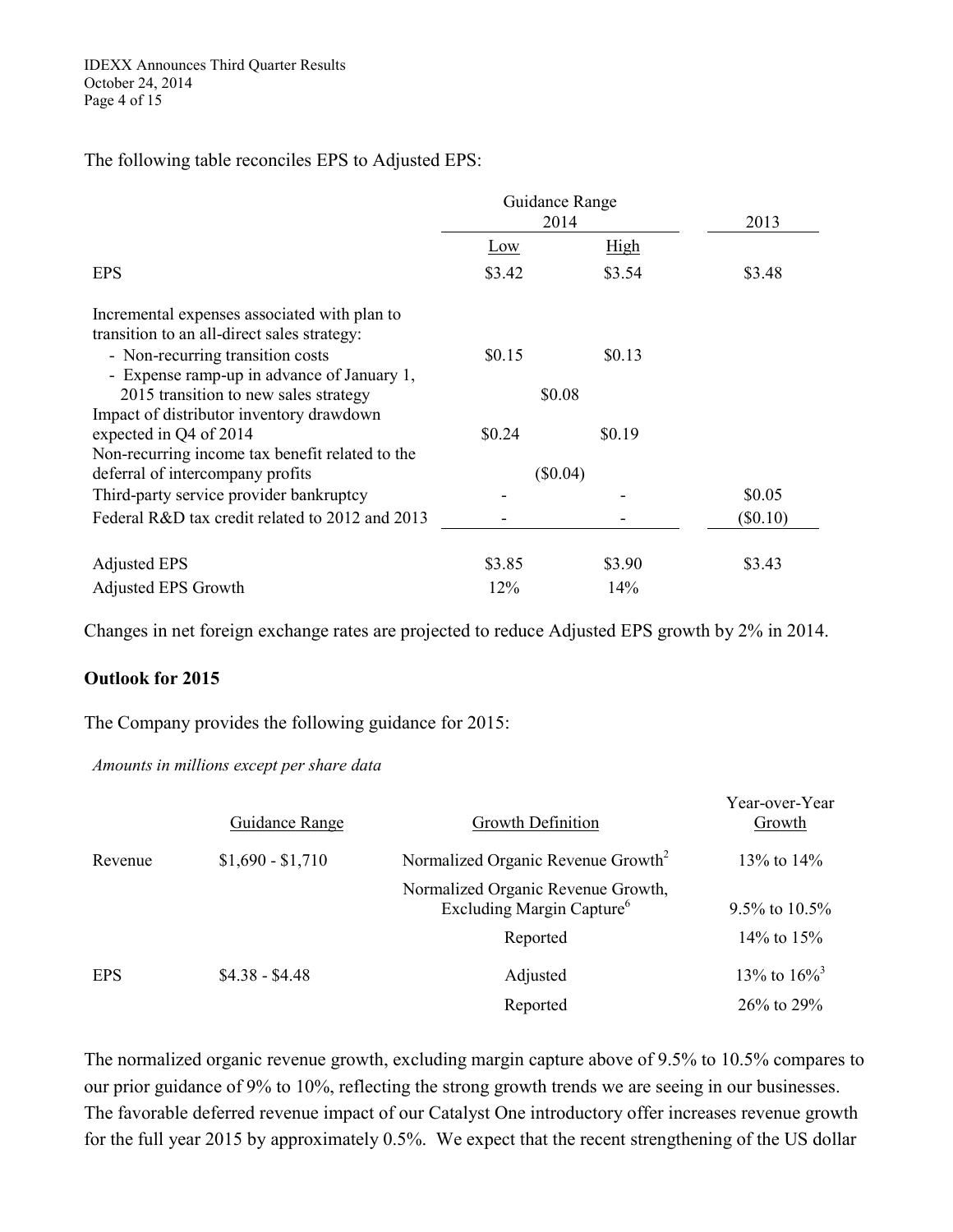IDEXX Announces Third Quarter Results October 24, 2014 Page 5 of 15

will lower reported revenue growth by an additional  $\sim$ 1.5% in 2015 and EPS by  $\sim$ \$0.09, which is included in our guidance. Our 2015 profit outlook reflects expectations for relatively flat operating margins compared to 2014, excluding transitional impacts, despite unfavorable foreign exchange changes. We also expect an effective tax rate of 30.5%, a reduction in weighted average shares outstanding of approximately 7.0% to 7.5%, and interest expense, net of interest income, of \$28 million to \$30 million reflecting current and projected borrowings.

The preliminary 2015 revenue and profit outlook excludes potential negative impacts from a carryover of distributor inventory. While we expect this to be minimal, there is the potential for an impact of up to \$5 million of revenue and \$4 million operating profit, or \$0.05 per share EPS, in the first quarter of 2015 related to this change.

# **Statement Regarding Non-GAAP Financial Measures**

The following provides information regarding certain measures used in this earnings release that are not required by, or presented in accordance with, generally accepted accounting principles in the United States of America ("GAAP"), otherwise referred to herein as non-GAAP financial measures: To supplement the Company's consolidated results presented in accordance with GAAP, the Company has disclosed non-GAAP financial measures that exclude or adjust certain items. Management believes these non-GAAP financial measures provide useful supplemental information for its and investors' evaluation of the Company's business performance and are useful for period-over-period comparisons of the performance of the Company's business. While management believes that these non-GAAP financial measures are useful in evaluating the Company's business, this information should be considered as supplemental in nature and should not be considered in isolation or as a substitute for the related financial information prepared in accordance with GAAP. In addition, these non-GAAP financial measures may not be the same as similarly titled measures reported by other companies. See the notes to this earnings release for information regarding these non-GAAP financial measures and the reconciliations included in the notes and elsewhere in this earnings release for a reconciliation of the non-GAAP financial measures to the most directly comparable GAAP financial measures.

# **Conference Call and Webcast Information**

IDEXX Laboratories, Inc. will be hosting a conference call today at 8:30 a.m. (Eastern) to discuss its third quarter results and management's outlook. To participate in the conference call, dial 1-800-230- 1074 or 1-612-234-9960 and reference confirmation code 338991. An audio replay will be available through Friday, October 31, 2014 by dialing 1-320-365-3844 and referencing replay code 338991.

The call will also be available via live or archived webcast on the IDEXX Laboratories' website at [http://www.idexx.com](http://www.idexx.com/) and will be available for one year.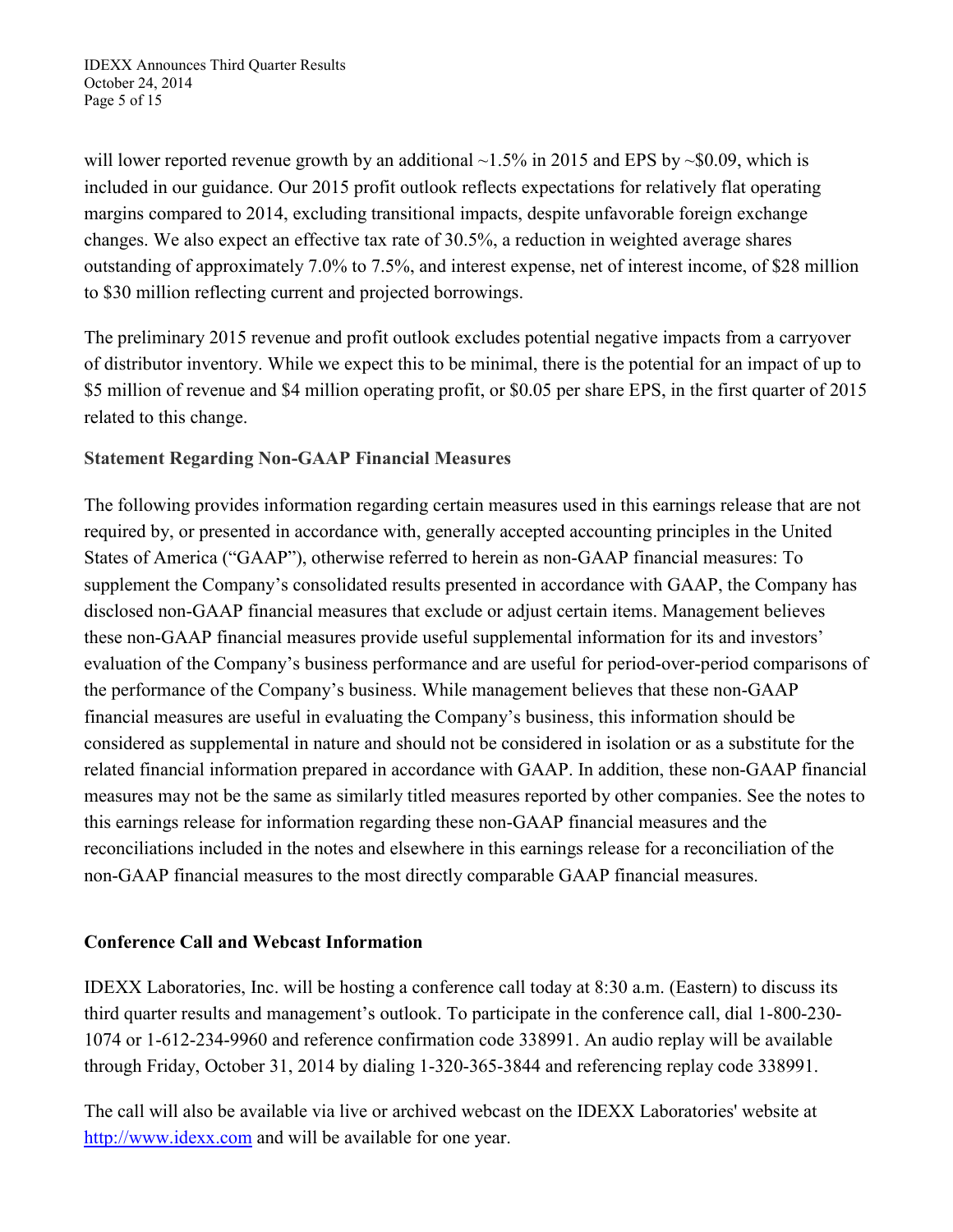IDEXX Announces Third Quarter Results October 24, 2014 Page 6 of 15

# **About IDEXX Laboratories, Inc.**

IDEXX Laboratories, Inc. is a leader in pet healthcare innovation, serving practicing veterinarians around the world with a broad range of diagnostic and information technology-based products and services. IDEXX products enhance the ability of veterinarians to provide advanced medical care, improve staff efficiency and build more economically successful practices. IDEXX is also a worldwide leader in providing diagnostic tests and information for livestock and poultry and tests for the quality and safety of water and milk. Headquartered in Maine, IDEXX Laboratories employs more than 6,000 people and offers products to customers in over 175 countries.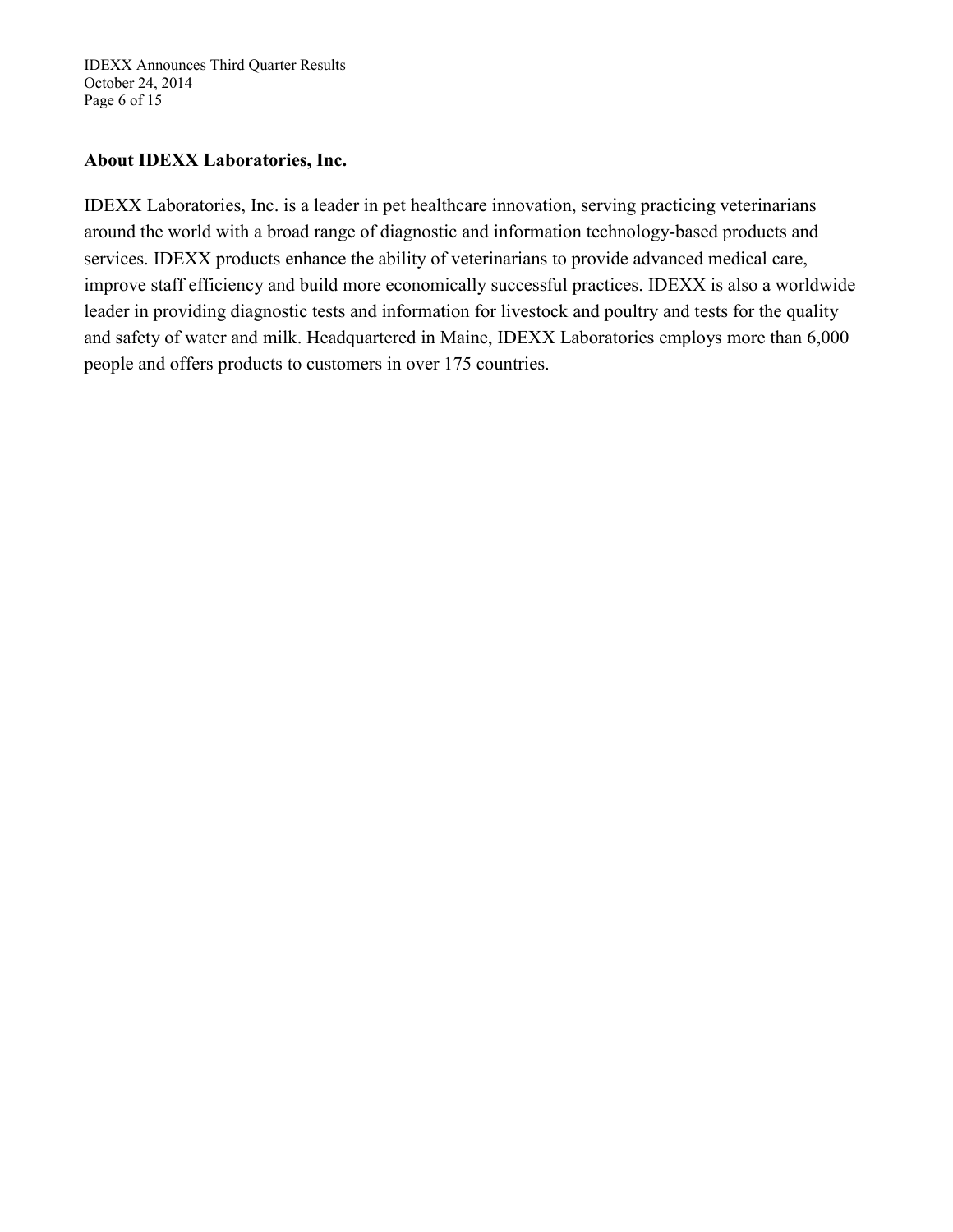$<sup>1</sup>$  Organic revenue growth is a non-GAAP financial measure. Management believes that reporting organic revenue growth provides useful information to</sup> investors by facilitating easier comparisons of our revenue performance with prior and future periods and to the performance of our peers. Organic revenue growth for the third quarter of 2014 excludes the impact of changes in foreign currency exchange rates, which had essentially no impact on revenue growth, and revenue from business acquisitions, which contributed 0.6% to revenue growth. See the supplementary analysis of results below for a reconciliation of reported revenue growth to organic revenue growth for the three and nine months ended September 30, 2014.

<sup>2</sup> Normalized organic revenue growth is a non-GAAP financial measure. Management believes that reporting normalized organic revenue growth provides useful information to investors by facilitating easier comparisons of our revenue growth performance with prior and future periods. Our rapid assay products and VetLab instrument consumables are currently sold by third party distributors, who purchase products from us and sell them to end users, such as veterinary practices. As a result, distributor inventory levels have an impact on our reported sales, and distributor inventory levels may be affected by many factors, which may not be directly related to underlying end-user demand for our products. Normalized organic revenue growth excludes the impact of changes in our significant distributors' inventory levels on organic revenue growth for the relevant period. We are unable to obtain data for sales to end users from certain less significant third party distributors internationally. We do not believe the impact of changes in these international distributors' inventories would have a material impact on our growth rates. Reconciliation of organic revenue growth to normalized organic revenue growth for the third quarter of 2014 includes the following positive impacts to organic revenue growth from changes in our significant distributors' inventory levels; Total Company 1.6%, CAG Diagnostics Recurring 2.2%; VetLab consumables 4.6%, and Rapid Assay 3.9%. See the supplementary analysis of results below for a reconciliation of reported revenue growth to organic revenue growth for the three and nine months ended September 30, 2014.

<sup>3</sup> Adjusted EPS and Adjusted EPS growth are non-GAAP financial measures. Management believes that reporting Adjusted EPS provides useful information to investors by facilitating easier comparisons of our EPS performance with prior and future periods. Adjusted EPS and Adjusted EPS growth exclude impacts in the second half of 2014 related to our transition to an all-direct sales strategy, a non-recurring income tax benefit related to the deferral of intercompany profits recorded in the third quarter of 2014, a charge resulting from a third-party service provider bankruptcy in 2013, the impact of the retroactive extension of the Federal R&D tax credit associated with the 2012 tax year that was recorded in the first quarter of 2013, and the full year impact of the 2013 Federal R&D tax credit. See the supplementary analysis of results below for a reconciliation of EPS to Adjusted EPS for the three and nine months ended September 30, 2014. See the table within our Outlook for 2014 above for a reconciliation of EPS to Adjusted EPS for the full year 2014. Our Outlook above for the full year 2015 Adjusted EPS Growth of 13% to 16% is as compared to the mid-point of the 2014 Adjusted EPS guidance range noted in our Outlook for 2014.

<sup>4</sup> Adjusted Revenue is a non-GAAP financial measure. Management believes that reporting Adjusted Revenue provides useful information to investors by facilitating easier comparisons of our revenue performance with prior and future periods. Adjusted Revenue represents reported revenue adjusted to exclude the impact of a one-time reduction in projected revenue of \$18 to \$23 million in the fourth quarter of 2014 associated with the drawdown of inventory held by distributors related to our transition to an all-direct CAG Diagnostics sales strategy in the US. 2014 Revenue as reported is expected to be \$1.482 to \$1.492 billion. Year-over-year growth of Adjusted Revenue for our full year 2014 outlook excludes the impact of the aforementioned drawdown of inventory held by distributors on organic revenue growth. Full year 2014 reported revenue growth is projected at 7.6% to 8.4%. The unfavorable deferred revenue impacts associated with our Catalyst One introductory offer reduces revenue growth guidance for the full year 2014 by 0.5%.

 $<sup>5</sup>$  Free cash flow is a non-GAAP financial measure and means, with respect to a measurement period, the cash generated from operations during that period,</sup> excluding tax benefits attributable to share-based compensation arrangements, reduced by the Company's investments in fixed assets. Management believes free cash flow is a useful measure because it indicates the cash the operations of the business are generating after appropriate reinvestment for recurring investments in fixed assets that are required to operate the business. See the supplementary analysis of results below for our calculation of free cash flow for the nine months ended September 30, 2014 and 2013. With respect to this particular forward-looking projected non-GAAP financial measure, the Company is unable to provide a quantitative reconciliation as the inputs to the measurement are difficult to predict and estimate and are primarily dependent on future events.

<sup>6</sup> Normalized organic revenue growth, excluding margin capture is a non-GAAP financial measure. Management believes that reporting normalized organic revenue growth, excluding margin capture provides useful information to investors by facilitating easier comparisons of our normalized organic revenue growth performance with prior and future periods. Normalized organic revenue growth, excluding margin capture is normalized organic revenue growth as described in the footnote 2 above, adjusted to exclude the impact of margin gained in 2015 from selling our products directly to our US based customers as opposed to through third party distributors.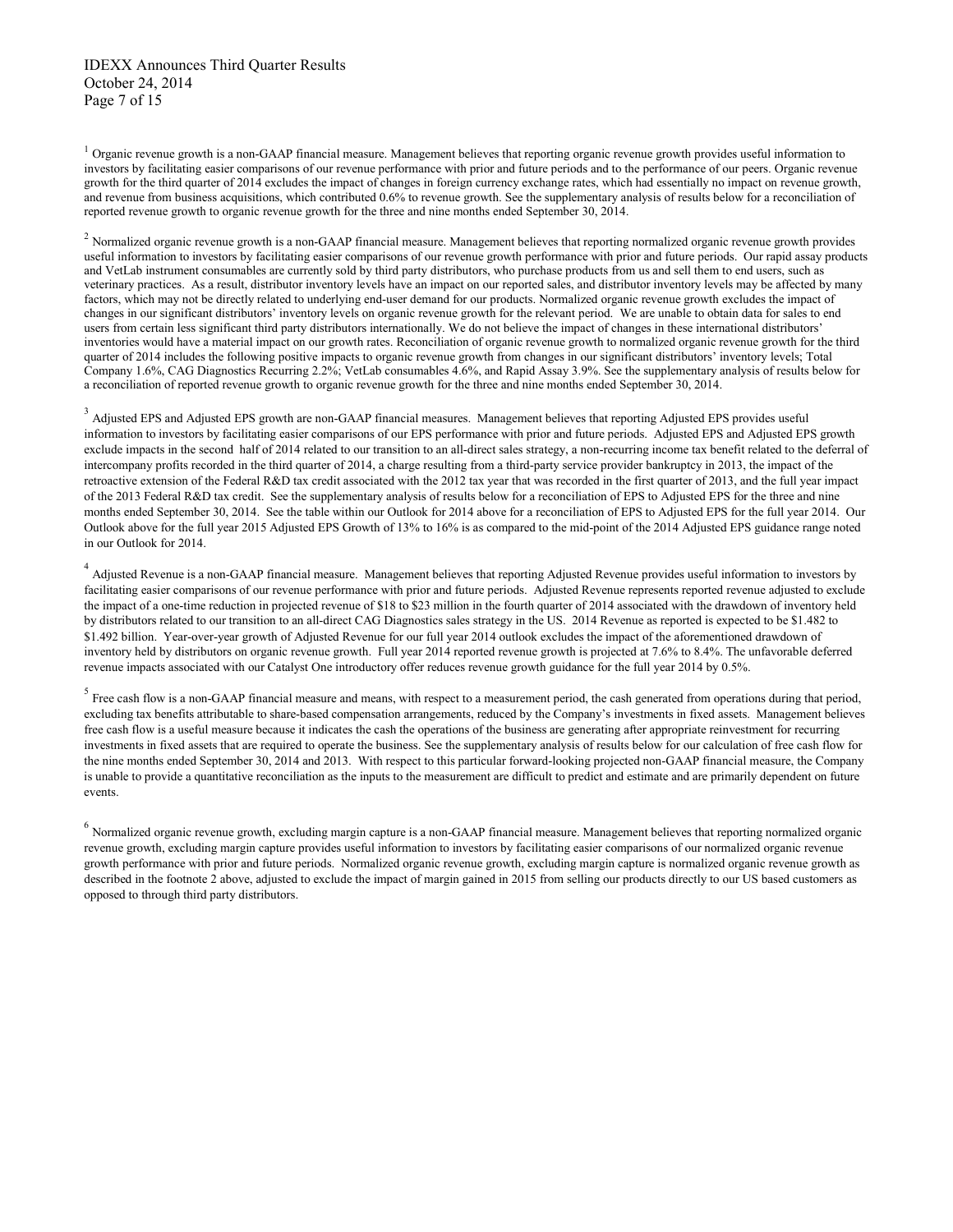IDEXX Announces Third Quarter Results October 24, 2014 Page 8 of 15

#### **Note Regarding Forward-Looking Statements**

*This earnings release contains statements about the Company's business prospects and estimates of the Company's financial results for future periods that are forward-looking statements as defined in the Private Securities Litigation Reform Act of 1995. Forward-looking statements can be identified by the use of words such as "expects," "may," "anticipates," "intends," "would," "will," "plans," "believes," "estimates," "should," and similar words and expressions. These statements are based on management's expectation of future events as of the date of this earnings release, and the Company assumes no obligation to update any forward-looking statements as a result of new information or future events or developments. Actual results could differ materially from management's expectations. Factors that could cause or contribute to such differences include the following: the Company's ability to successfully execute its strategy, including a recently announced all-direct sales strategy in the US; the Company's ability to develop, manufacture, introduce and market new products and enhancements to existing products; the Company's ability to achieve cost improvements in its worldwide network of laboratories and in the manufacture and service of in-clinic instruments; the Company's ability to identify acquisition opportunities, complete acquisitions and integrate acquired businesses; disruptions, shortages or pricing changes that affect the Company's purchases of products and materials from third parties, including from sole source suppliers; the effectiveness of the Company's sales and marketing activities; the Company's ability to manufacture complex biologic products; the impact of a change to our relationship with the Company's distributors; the impact of distributor purchasing decisions on sales of the Company's products that are sold through distribution; the impact of increased competition, technological advances by our competitors; the effect of government regulation on the Company's business, including government decisions about whether and when to approve the Company's products and decisions regarding labeling, manufacturing and marketing products; the impact of veterinary hospital consolidation, and the prevalence of buying consortiums on the markets for the Company's products; the Company's ability to obtain patent and other intellectual property protection for its products, successfully enforce its intellectual property rights and defend itself against third party claims against the Company; changes in testing patterns or practices in veterinary medicine that affect the rate of use of the Company's products and services by veterinarians; a failure or perceived failure to comply with regulations and our policies regarding the privacy and protection of user data; the effect of any strengthening of the rate of exchange for the US dollar; the impact of a weak economy on demand for the Company's products and services or increased customer credit risk; the effects of operations outside the US, including from currency fluctuations, different regulatory, political and economic conditions, and different market conditions; the impact of the Company's limited experience and small scale in the human point-of-care market; the effects of interruptions to the Company's operations due to natural or man-made disasters, system*  failures or disruptions or security breaches; the effect on the Company's stock price if quarterly or annual operating results do not meet *expectations of market analysts or investors in future periods; potential exposures related to our worldwide provision for income taxes and the potential loss of tax incentives; and the Company's ability to obtain financing on favorable terms. A further description of these and other factors can be found in the Company's Annual Report on Form 10-K for the year ended December 31, 2013 and the Company's Quarterly Report on Form 10-Q for the quarter ended September 30, 2014, in the sections captioned "Risk Factors," as well as the Company's other periodic reports filed with the Securities and Exchange Commission.*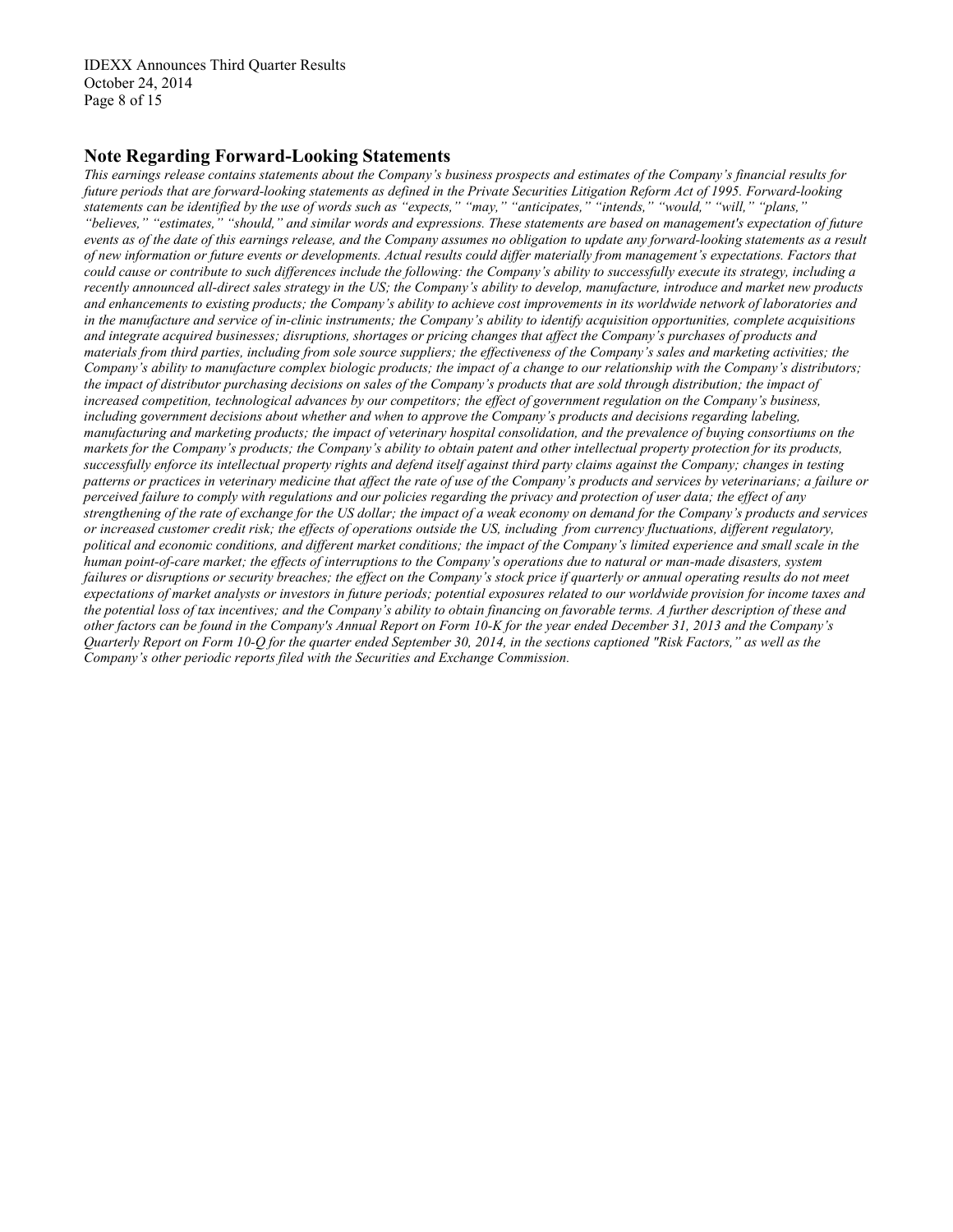#### **IDEXX Laboratories, Inc. and Subsidiaries Consolidated Statement of Operations**

*Amounts in thousands except per share data (Unaudited)*

|                     |                                               | <b>Three Months Ended</b> |    |               | <b>Nine Months Ended</b> |    |               |
|---------------------|-----------------------------------------------|---------------------------|----|---------------|--------------------------|----|---------------|
|                     |                                               | September 30,             |    | September 30, | September 30,            |    | September 30, |
|                     |                                               | 2014                      |    | 2013          | 2014                     |    | 2013          |
| <b>Revenue:</b>     | Revenue                                       | \$<br>383,523             | \$ | 338,297       | \$<br>1,133,848          | \$ | 1,022,985     |
| <b>Expenses and</b> |                                               |                           |    |               |                          |    |               |
| Income:             | Cost of revenue                               | 170,187                   |    | 152,514       | 499,897                  |    | 455,532       |
|                     | Gross profit                                  | 213,336                   |    | 185,783       | 633,951                  |    | 567,453       |
|                     | Sales and marketing                           | 70,602                    |    | 60,079        | 206,470                  |    | 179,641       |
|                     | General and administrative                    | 45,698                    |    | 38,651        | 128,633                  |    | 116,871       |
|                     | Research and development                      | 24,847                    |    | 21,568        | 73,394                   |    | 65,507        |
|                     | Income from operations                        | 72,189                    |    | 65,485        | 225,454                  |    | 205,434       |
|                     | Interest expense, net                         | 3,981                     |    | 1,007         | 8,761                    |    | 2,132         |
|                     | Income before provision for income taxes      | 68,208                    |    | 64,478        | 216,693                  |    | 203,302       |
|                     | Provision for income taxes                    | 16,045                    |    | 18,786        | 60,693                   |    | 58,745        |
| <b>Net Income:</b>  | Net income                                    | 52,163                    |    | 45,692        | 156,000                  |    | 144,557       |
|                     | Less: Noncontrolling interest in subsidiary's |                           |    |               |                          |    |               |
|                     | earnings                                      | 21                        |    | 4             | 55                       |    | 15            |
|                     | Net income attributable to stockholders       | \$<br>52,142              | \$ | 45,688        | \$<br>155,945            | S  | 144,542       |
|                     | Earnings per share: Basic                     | \$<br>1.05                |    | 0.87          | \$<br>3.07               | S  | 2.70          |
|                     | Earnings per share: Diluted                   | \$<br>1.03                | S  | 0.86          | \$<br>3.03               | S  | 2.66          |
|                     | Shares outstanding: Basic                     | 49,745                    |    | 52,450        | 50,821                   |    | 53,562        |
|                     | Shares outstanding: Diluted                   | 50,400                    |    | 53,242        | 51,522                   |    | 54,391        |

#### **IDEXX Laboratories, Inc. and Subsidiaries Adjusted Earnings per Share: Diluted** *(Unaudited)*

|                 |                                                | <b>Three Months Ended</b> |               |   | <b>Nine Months Ended</b> |               |
|-----------------|------------------------------------------------|---------------------------|---------------|---|--------------------------|---------------|
|                 |                                                | September 30,             | September 30, |   | September 30,            | September 30, |
|                 |                                                | 2014                      | 2013          |   | 2014                     | 2013          |
| Adjusted        | Earnings per share: Diluted (as Reported)      | \$<br>1.03                | \$<br>0.86    | S | 3.03                     | \$<br>2.66    |
| <b>Earnings</b> | Incremental expenses associated with plan      |                           |               |   |                          |               |
| per Share       | to transition to an all-direct sales strategy: |                           |               |   |                          |               |
|                 | Non-recurring transition costs                 | 0.06                      |               |   | 0.05                     |               |
|                 | Expense ramp-up in advance of                  |                           |               |   |                          |               |
|                 | January 1, 2015 transition to                  |                           |               |   |                          |               |
|                 | new sales strategy                             | 0.01                      |               |   | 0.01                     |               |
|                 | Non-recurring income tax benefit related to    |                           |               |   |                          |               |
|                 | the deferral of intercompany profits           | (0.04)                    |               |   | (0.04)                   |               |
|                 | Third-party service provider bankruptcy        |                           |               |   |                          | 0.05          |
|                 | Federal R&D tax credit related to 2012         |                           |               |   |                          |               |
|                 | and 2013                                       |                           | (0.02)        |   |                          | (0.09)        |
|                 | Adjusted earnings per share: Diluted           | 1.05                      | \$<br>0.84    |   | 3.04                     | \$<br>2.62    |

1 *Amounts presented may not recalculate due to rounding.* 

#### **IDEXX Laboratories, Inc. and Subsidiaries Selected Operating Information** *(Unaudited)*

|                  |                                     | <b>Three Months Ended</b> |               | <b>Nine Months Ended</b> |               |
|------------------|-------------------------------------|---------------------------|---------------|--------------------------|---------------|
|                  |                                     | September 30,             | September 30, | September 30,            | September 30, |
|                  |                                     | 2014                      | 2013          | 2014                     | 2013          |
| <b>Operating</b> | Gross profit                        | 55.6%                     | 54.9%         | 55.9%                    | 55.5%         |
| Ratios (as a     | Sales, marketing, general and       |                           |               |                          |               |
| percentage of    | administrative expense              | 30.3%                     | 29.2%         | 29.6%                    | 29.0%         |
| revenue):        | Research and development expense    | 6.5%                      | 6.4%          | 6.5%                     | 6.4%          |
|                  | Income from operations <sup>1</sup> | 18.8%                     | 19.4%         | 19.9%                    | $20.0\%$      |

<sup>1</sup> Amounts presented may not recalculate due to rounding.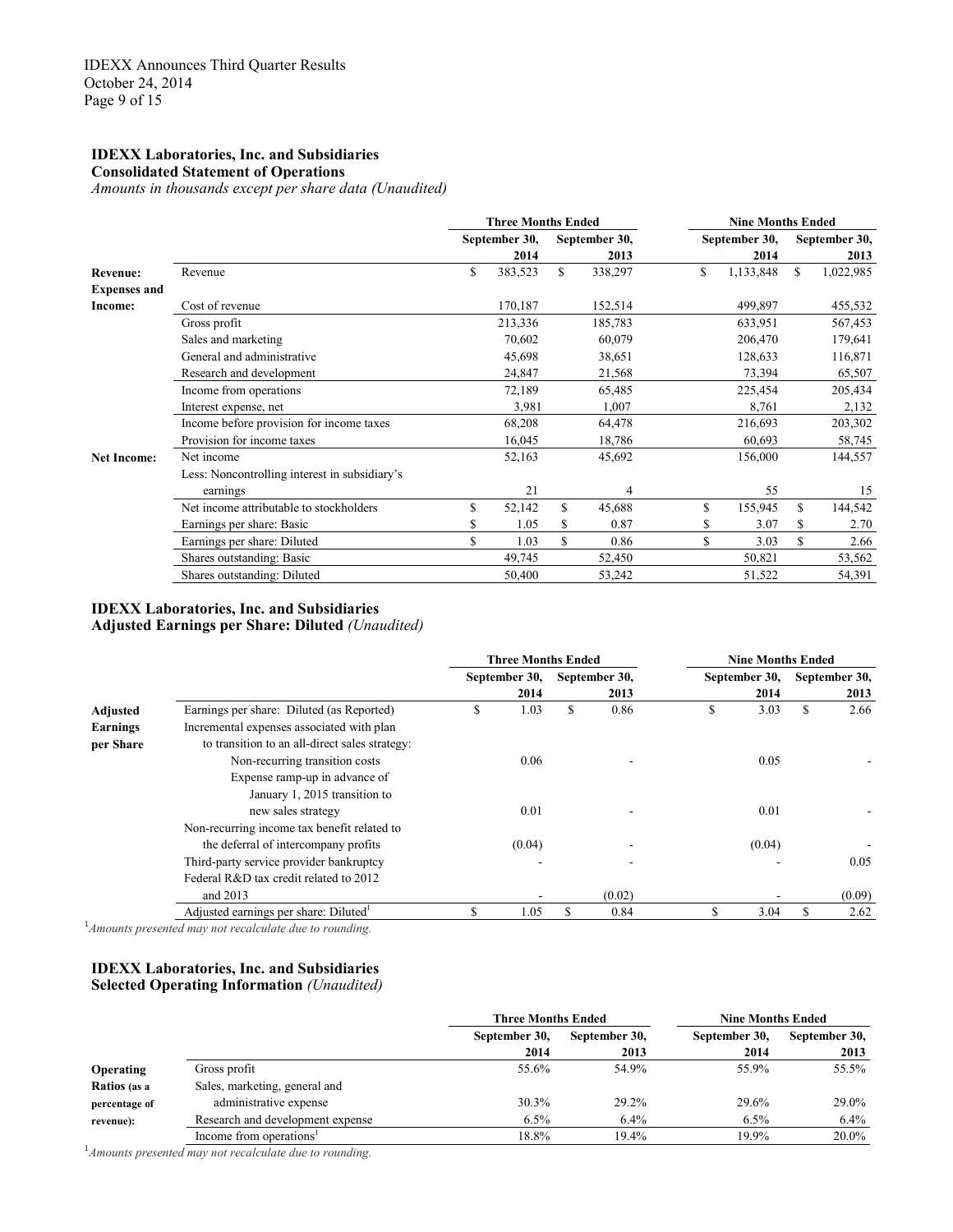#### **Segment Information**

*Amounts in thousands (Unaudited)*

|                             |                            | <b>Three Months Ended</b> |            | <b>Three Months Ended</b> |               |            |  |
|-----------------------------|----------------------------|---------------------------|------------|---------------------------|---------------|------------|--|
|                             |                            | September 30,             | Percent of |                           | September 30, | Percent of |  |
|                             |                            | 2014                      | Revenue    |                           | 2013          | Revenue    |  |
| Revenue:                    | CAG                        | \$<br>320,724             |            | \$                        | 283,843       |            |  |
|                             | Water                      | 25,747                    |            |                           | 23,247        |            |  |
|                             | <b>LPD</b>                 | 29,648                    |            |                           | 25,131        |            |  |
|                             | Other                      | 7,404                     |            |                           | 6,076         |            |  |
|                             | Total                      | \$<br>383,523             |            | \$                        | 338,297       |            |  |
| CAG<br><b>Gross Profit:</b> |                            | \$<br>176,036             | 54.9%      | \$                        | 152,359       | 53.7%      |  |
|                             | Water                      | 17,341                    | 67.4%      |                           | 15,598        | 67.1%      |  |
|                             | <b>LPD</b>                 | 17,970                    | 60.6%      |                           | 13,140        | 52.3%      |  |
|                             | Other                      | 3,986                     | 53.8%      |                           | 2,978         | 49.0%      |  |
|                             | <b>Unallocated Amounts</b> | (1,997)                   | N/A        |                           | 1,708         | N/A        |  |
|                             | Total                      | \$<br>213,336             | 55.6%      | \$                        | 185,783       | 54.9%      |  |
| <b>Income from</b>          |                            |                           |            |                           |               |            |  |
| <b>Operations:</b>          | CAG                        | \$<br>62,608              | 19.5%      | \$                        | 52,711        | 18.6%      |  |
|                             | Water                      | 11,367                    | 44.1%      |                           | 10,414        | 44.8%      |  |
|                             | <b>LPD</b>                 | 3,886                     | 13.1%      |                           | 1,125         | 4.5%       |  |
|                             | Other                      | 794                       | 10.7%      |                           | 612           | 10.1%      |  |
|                             | <b>Unallocated Amounts</b> | (6, 466)                  | N/A        |                           | 623           | N/A        |  |
|                             | Total                      | \$<br>72,189              | 18.8%      | \$                        | 65,485        | 19.4%      |  |

|                      |                            |    | <b>Nine Months Ended</b> |            |              | <b>Nine Months Ended</b> |            |
|----------------------|----------------------------|----|--------------------------|------------|--------------|--------------------------|------------|
|                      |                            |    | September 30,            | Percent of |              | September 30,            | Percent of |
|                      |                            |    | 2014                     | Revenue    |              | 2013                     | Revenue    |
| <b>Revenue:</b>      | CAG                        | \$ | 949,009                  |            | S            | 856,617                  |            |
|                      | Water                      |    | 71,655                   |            |              | 66,297                   |            |
|                      | <b>LPD</b>                 |    | 93,738                   |            |              | 81,448                   |            |
|                      | Other                      |    | 19,446                   |            |              | 18,623                   |            |
|                      | Total                      | \$ | 1,133,848                |            | \$           | 1,022,985                |            |
| <b>Gross Profit:</b> | CAG                        | \$ | 522,908                  | 55.1%      | $\mathbb{S}$ | 464,301                  | 54.2%      |
|                      | Water                      |    | 47,379                   | 66.1%      |              | 44,136                   | 66.6%      |
|                      | <b>LPD</b>                 |    | 58,612                   | 62.5%      |              | 44,270                   | 54.4%      |
|                      | Other                      |    | 10,130                   | 52.1%      |              | 9,235                    | 49.6%      |
|                      | <b>Unallocated Amounts</b> |    | (5,078)                  | N/A        |              | 5,511                    | N/A        |
|                      | Total                      | \$ | 633,951                  | 55.9%      | \$           | 567,453                  | 55.5%      |
| <b>Income from</b>   |                            |    |                          |            |              |                          |            |
| <b>Operations:</b>   | CAG                        | \$ | 188,820                  | 19.9%      | \$           | 167,377                  | 19.5%      |
|                      | Water                      |    | 29,547                   | 41.2%      |              | 28,682                   | 43.3%      |
|                      | <b>LPD</b>                 |    | 17,669                   | 18.8%      |              | 9,176                    | 11.3%      |
|                      | Other                      |    | 1,134                    | 5.8%       |              | 1,888                    | 10.1%      |
|                      | <b>Unallocated Amounts</b> |    | (11,716)                 | N/A        |              | (1,689)                  | N/A        |
|                      | Total                      | S  | 225,454                  | 19.9%      | \$           | 205,434                  | 20.1%      |
|                      |                            |    |                          |            |              |                          |            |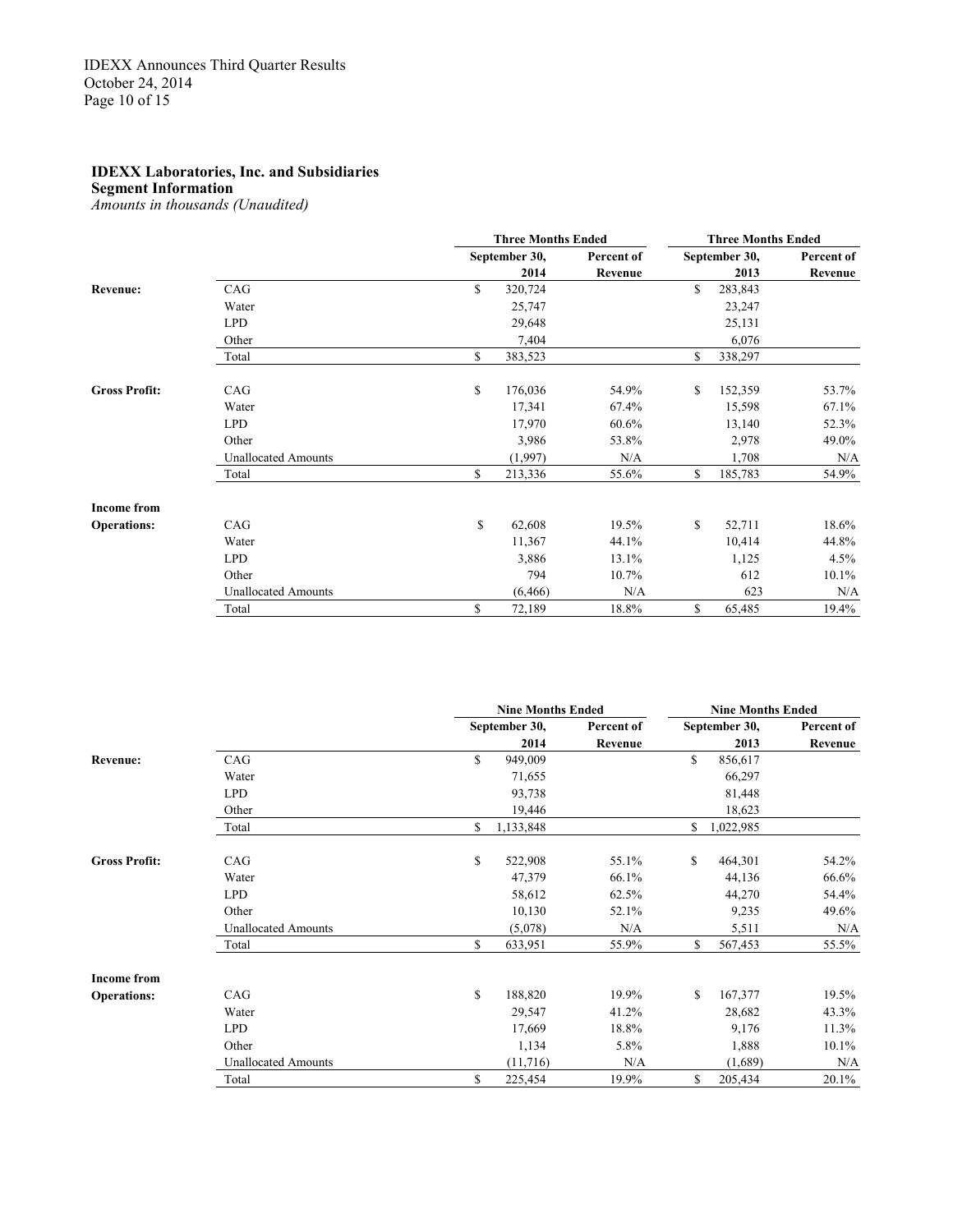**Revenues and Revenue Growth Analysis by Product and Service Categories and by Domestic and International Markets** *Amounts in thousands (Unaudited)*

|                    | Three Months Ended    |                       |                  |                      |                                              |                                                                 |                                               |
|--------------------|-----------------------|-----------------------|------------------|----------------------|----------------------------------------------|-----------------------------------------------------------------|-----------------------------------------------|
| <b>Net Revenue</b> | September 30,<br>2014 | September 30,<br>2013 | Dollar<br>Change | Percentage<br>Change | Percentage<br><b>Change from</b><br>Currency | Percentage<br><b>Change from</b><br>Acau is itions <sup>2</sup> | <b>Organic Revenue</b><br>Growth <sup>3</sup> |
| CAG                | 320,724 \$            | 283,843 \$            | 36,881           | 13.0%                | -                                            | $0.2\%$                                                         | 12.8%                                         |
| Water              | 25,747                | 23,247                | 2,500            | 10.8%                | $0.5\%$                                      | $1.3\%$                                                         | $9.0\%$                                       |
| <b>LPD</b>         | 29,648                | 25,131                | 4,517            | 18.0%                | $0.1\%$                                      | $4.0\%$                                                         | 13.9%                                         |
| Other              | 7.404                 | 6.076                 | 1,328            | 21.9%                | $0.1\%$                                      | $\overline{\phantom{a}}$                                        | 21.8%                                         |
| Total              | 383,523               | 338,297 \$            | 45,226           | 13.4%                |                                              | $0.6\%$                                                         | 12.8%                                         |

|                      | <b>Three Months Ended</b> |                       |                  |                      |                                              |                                                               |                                               |
|----------------------|---------------------------|-----------------------|------------------|----------------------|----------------------------------------------|---------------------------------------------------------------|-----------------------------------------------|
| <b>Net Revenue</b>   | September 30,<br>2014     | September 30,<br>2013 | Dollar<br>Change | Percentage<br>Change | Percentage<br><b>Change from</b><br>Currencv | Percentage<br><b>Change from</b><br>Acquisitions <sup>2</sup> | <b>Organic Revenue</b><br>Growth <sup>3</sup> |
| <b>United States</b> | 225,310 \$                | 200.408 \$            | 24,902           | $12.4\%$             | $\overline{\phantom{a}}$                     | $0.1\%$                                                       | $12.3\%$                                      |
| International        | 158.213                   | 137.889               | 20.324           | $14.7\%$             | $\overline{\phantom{a}}$                     | $1.3\%$                                                       | 13.4%                                         |
| Total                | 383.523                   | 338,297 \$            | 45.226           | 13.4%                | -                                            | $0.6\%$                                                       | 12.8%                                         |

|                                                                              |  | <b>Three Months Ended</b> |  |                       |                  |                      |                                              |                                                               |                                               |  |
|------------------------------------------------------------------------------|--|---------------------------|--|-----------------------|------------------|----------------------|----------------------------------------------|---------------------------------------------------------------|-----------------------------------------------|--|
| <b>Net CAG Revenue</b>                                                       |  | September 30,<br>2014     |  | September 30,<br>2013 | Dollar<br>Change | Percentage<br>Change | Percentage<br><b>Change from</b><br>Currency | Percentage<br><b>Change from</b><br>Acquisitions <sup>2</sup> | <b>Organic Revenue</b><br>Growth <sup>3</sup> |  |
| CAG Diagnostics recurring revenue:                                           |  | 277,957 \$                |  | 242,163 \$            | 35,794           | 14.8%                | $0.1\%$                                      | $0.3\%$                                                       | 14.4%                                         |  |
| VetLab consumables                                                           |  | 90.971                    |  | 76.080                | 14.891           | 19.6%                | $0.3\%$                                      | $\overline{\phantom{a}}$                                      | 19.3%                                         |  |
| VetLab service and accessories                                               |  | 13,716                    |  | 12,749                | 967              | $7.6\%$              | $(0.3\%)$                                    | ۰.                                                            | 7.9%                                          |  |
| Rapid assay products<br>Reference laboratory diagnostic                      |  | 46,777                    |  | 43,042                | 3.735            | $8.7\%$              | $(0.1\%)$                                    | ۰                                                             | 8.8%                                          |  |
| and consulting services                                                      |  | 126.493                   |  | 110.292               | 16,201           | 14.7%                |                                              | $0.7\%$                                                       | $14.0\%$                                      |  |
| CAG Diagnostics capital - instruments<br>Customer information management and |  | 18,040                    |  | 19,115                | (1,075)          | $(5.6\%)$            | $(0.9\%)$                                    | ۰                                                             | $(4.7\%)$                                     |  |
| digital imaging systems                                                      |  | 24,727                    |  | 22,565                | 2,162            | $9.6\%$              | $(0.3\%)$                                    | ۰                                                             | $9.9\%$                                       |  |
| Net CAG revenue                                                              |  | 320,724                   |  | 283.843 \$            | 36,881           | 13.0%                |                                              | $0.2\%$                                                       | 12.8%                                         |  |

<sup>1</sup> The percentage change from currency is a non-GAAP financial measure. Effective January 1, 2014, this measure represents the percentage change in revenue resulting from the difference between the average exchange rates during the three months ended September 30, 2014 and the same period of the prior year applied to foreign currency-denominated revenues for the three months ended September 30, 2013. Under the Company's methodology used prior to January 1, 2014, the Company calculated the percentage change in revenue resulting from the difference between the average exchange rates during the most recently completed three-month period and the same period of the prior year applied to foreign currency-denominated revenues for the most recently completed three-month period. This change in methodology, which was implemented to achieve operational efficiencies, is not deemed material.

 $2$  The percentage change from acquisitions is a non-GAAP financial measure. This measure represents the percentage change in revenue during the three months ended September 30, 2014 compared to the three months ended September 30, 2013 attributed to acquisitions subsequent to June 30, 2013.

 $3$  Organic revenue growth is a non-GAAP financial measure and represents the percentage change in revenue during the three months ended September 30, 2014 compared to the three months ended September 30, 2013 net of acquisitions and the effect of changes in foreign currency exchange rates.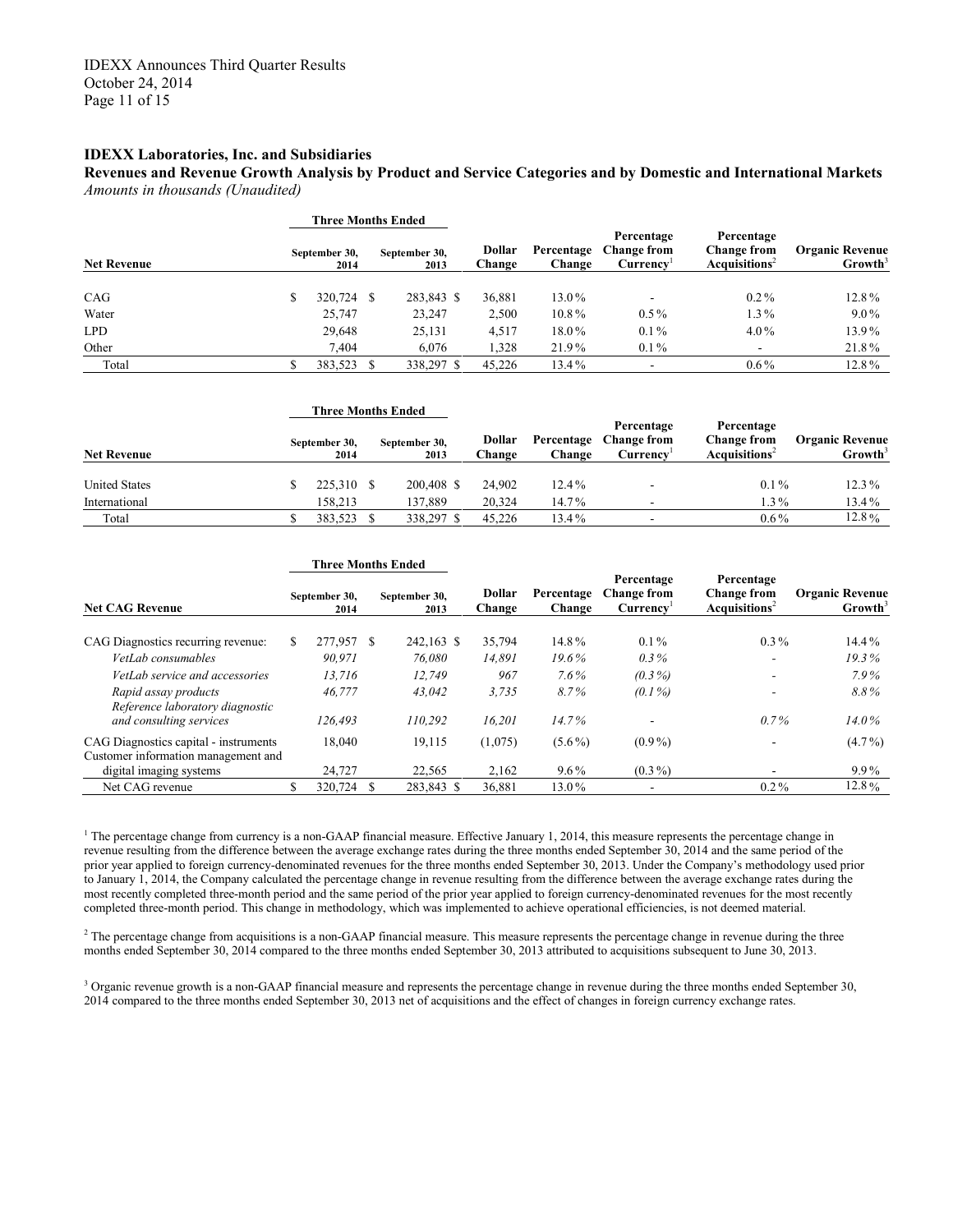**Revenues and Revenue Growth Analysis by Product and Service Categories and by Domestic and International Markets** *Amounts in thousands (Unaudited)*

|                                                                | <b>Nine Months Ended</b> |                          |               |                       |              |                         |                      |                                                           |                                                               |                                               |
|----------------------------------------------------------------|--------------------------|--------------------------|---------------|-----------------------|--------------|-------------------------|----------------------|-----------------------------------------------------------|---------------------------------------------------------------|-----------------------------------------------|
| <b>Net Revenue</b>                                             | September 30,<br>2014    |                          |               | September 30,<br>2013 |              | <b>Dollar</b><br>Change | Percentage<br>Change | Percentage<br>Change<br>from<br>Curreney <sup>1</sup>     | Percentage<br><b>Change from</b><br>Acquisitions <sup>2</sup> | <b>Organic Revenue</b><br>Growth <sup>3</sup> |
|                                                                |                          |                          |               |                       |              |                         |                      |                                                           |                                                               |                                               |
| CAG                                                            | S                        | 949,009                  | S             | 856,617 \$            |              | 92,392                  | $10.8 \%$            |                                                           | $0.2 \%$                                                      | 10.6%                                         |
| Water                                                          |                          | 71,655                   |               | 66,297                |              | 5,358                   | 8.1 %                | $0.4\%$                                                   | $1.3\%$                                                       | $6.4\%$                                       |
| <b>LPD</b>                                                     |                          | 93,738                   |               | 81,448                |              | 12,290                  | 15.1%                | $1.2 \%$                                                  | 5.7 %                                                         | 8.2 %                                         |
| Other                                                          |                          | 19,446                   |               | 18,623                |              | 823                     | 4.4 %                | $0.2 \%$                                                  | $\blacksquare$                                                | 4.2 $%$                                       |
| Total                                                          |                          | \$1,133,848              | <sup>\$</sup> | 1,022,985             | S            | 110.863                 | 10.8 %               | $0.1 \%$                                                  | $0.7 \%$                                                      | 10.0%                                         |
|                                                                |                          | <b>Nine Months Ended</b> |               |                       |              |                         |                      |                                                           |                                                               |                                               |
| <b>Net Revenue</b>                                             |                          | September 30,<br>2014    |               | September 30,<br>2013 |              | <b>Dollar</b><br>Change | Percentage<br>Change | Percentage<br>Change<br>from<br>Curreney <sup>1</sup>     | Percentage<br><b>Change from</b><br>Acquisitions <sup>2</sup> | <b>Organic Revenue</b><br>Growth <sup>3</sup> |
|                                                                |                          |                          |               |                       |              |                         |                      |                                                           |                                                               |                                               |
| <b>United States</b>                                           | \$                       | 658,240                  | <sup>\$</sup> | 602,332 \$            |              | 55,908                  | 9.3 %                | $0.1 \%$                                                  |                                                               | $9.2 \%$                                      |
| International                                                  |                          | 475,608                  |               | 420,653               |              | 54,955                  | 13.1%                | $0.3\%$                                                   | 1.6 $%$                                                       | $11.2 \%$                                     |
| Total                                                          |                          | \$1,133,848              | <sup>\$</sup> | 1,022,985             | $\mathbb{S}$ | 110,863                 | 10.8 %               | $0.1 \%$                                                  | $0.7 \%$                                                      | 10.0 %                                        |
|                                                                |                          | <b>Nine Months Ended</b> |               |                       |              |                         |                      |                                                           |                                                               |                                               |
| <b>Net CAG Revenue</b>                                         |                          | September 30,<br>2014    |               | September 30,<br>2013 |              | <b>Dollar</b><br>Change | Percentage<br>Change | Percentage<br><b>Change from</b><br>Currencv <sup>1</sup> | Percentage<br><b>Change from</b><br>Acquistions <sup>2</sup>  | <b>Organic Revenue</b><br>Growth <sup>3</sup> |
| CAG Diagnostics recurring revenue:                             | S                        | 818,327 \$               |               | 734,989 \$            |              | 83,338                  | 11.3%                | $\blacksquare$                                            | $0.2\%$                                                       | 11.1%                                         |
| VetLah consumables                                             |                          | 264,405                  |               | 230.637               |              | 33,768                  | 14.6%                | $0.2\%$                                                   |                                                               | 14.4%                                         |
| VetLab service and accessories                                 |                          | 40,332                   |               | 37,312                |              | 3,020                   | 8.1%                 | 0.5%                                                      |                                                               | $7.6\%$                                       |
| Rapid assay products                                           |                          | 139,329                  |               | 133,182               |              | 6,147                   | $4.6\%$              | $(0.2\%)$                                                 |                                                               | 4.8%                                          |
| Reference laboratory diagnostic<br>and consulting services     |                          | 374,261                  |               | 333,858               |              | 40,403                  | 12.1%                | $(0.1\%)$                                                 | 0.4%                                                          | 11.8%                                         |
| CAG Diagnostics capital - instruments                          |                          | 55,508                   |               | 55,702                |              | (194)                   | $(0.3\%)$            | $0.5\%$                                                   |                                                               | $(0.8\%)$                                     |
| Customer information management and<br>digital imaging systems |                          | 75,174                   |               | 65,926                |              | 9,248                   | 14.0%                | $(0.5\%)$                                                 |                                                               | 14.5%                                         |
| Net CAG revenue                                                | \$                       | 949.009                  | $\mathbf S$   | 856.617 \$            |              | 92.392                  | $10.8\%$             | $\blacksquare$                                            | $0.2\%$                                                       | 10.6%                                         |

<sup>1</sup> The percentage change from currency is a non-GAAP financial measure. Effective January 1, 2014, this measure represents the percentage change in revenue resulting from the difference between the average exchange rates during the nine months ended September 30, 2014 and the same period of the prior year applied to foreign currency-denominated revenues for the nine months ended September 30, 2013. Under our Company's methodology used prior to January 1, 2014, the Company calculated the percentage change in revenue resulting from the difference between the average exchange rates during the most recently completed nine-month period and the same period of the prior year applied to foreign currency-denominated revenues for the most recently completed nine-month period. This change in methodology, which was implemented to achieve operational efficiencies, is not deemed material.

 $2$  The percentage change from acquisitions is a non-GAAP financial measure. This measure represents the percentage change in revenue during the nine months ended September 30, 2014 compared to the nine months ended September 30, 2013 attributed to acquisitions subsequent to December 31, 2012.

<sup>3</sup> Organic revenue growth is a non-GAAP financial measure and represents the percentage change in revenue during the nine months ended September 30, 2014 compared to the nine months ended September 30, 2013 net of acquisitions and the effect of changes in foreign currency exchange rates.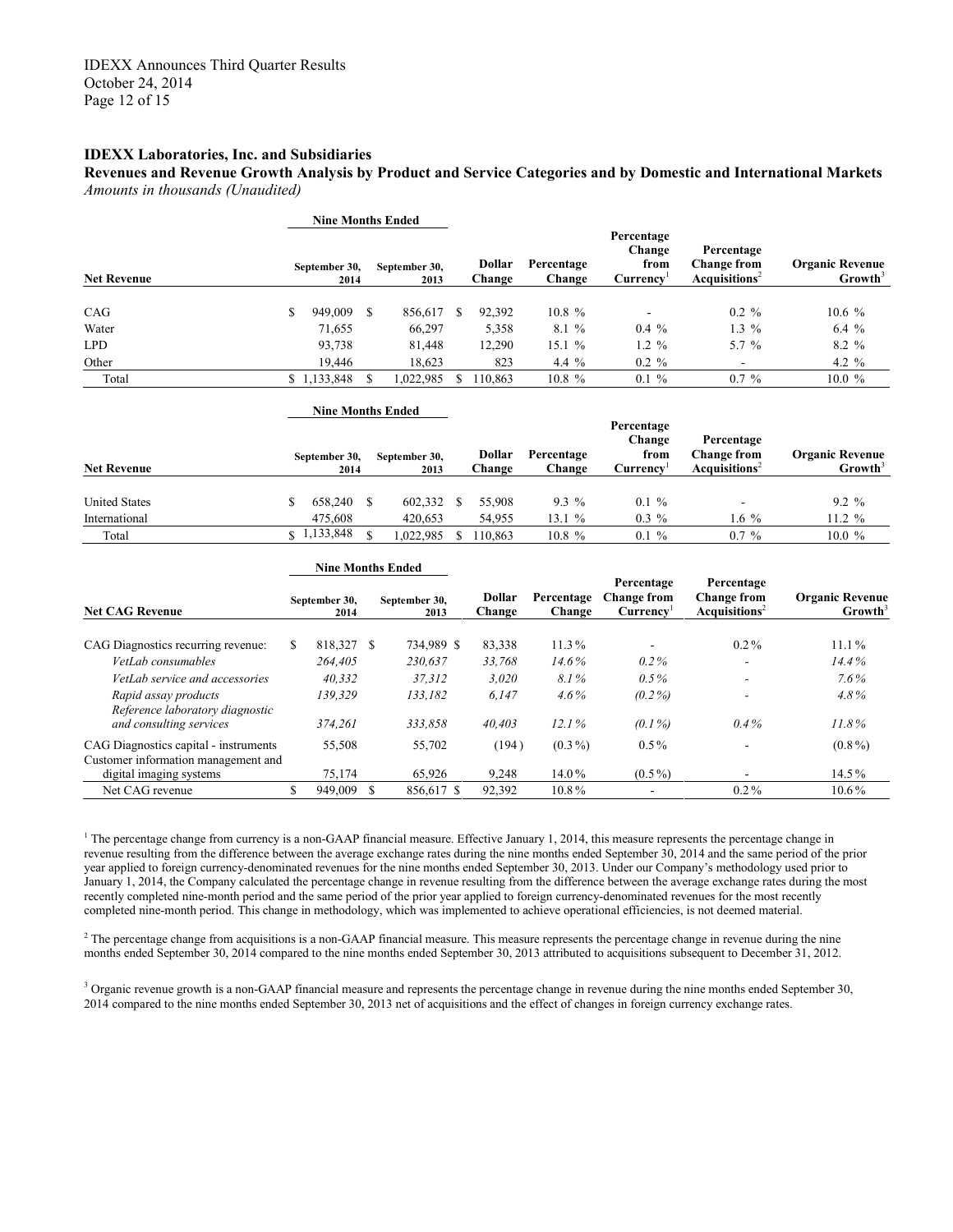**Consolidated Balance Sheet** *Amounts in thousands (Unaudited)*

**September 30, December 31, 2014 2013 Assets: Current Assets:** Cash and cash equivalents **and cash equivalents b** 292,735 \$ 279,058 Accounts receivable, net 160,467 158,038 Inventories 156,007 133,427 Other current assets 82,183 **Total current assets** 52,706 **Property and equipment, net** 291,701 281,214 **Other long-term assets, net** 296,596 296,596 296,596 296,596 296,596 296,596 206,596 206,596 206,596 206,596 207 **Total assets** \$ 1,230,516 **Liabilities and Stockholders' Equity: Current Liabilities:** Accounts payable  $\qquad \qquad$  58,255 \$ 29,941 Accrued liabilities 167,449 148,919<br>
Debt 375,000 278,035 Debt 375,000 278,035 Deferred revenue 29,560 21,458 **Total current liabilities** 630,264 478,353 Long-term debt, net of current portion 350,000 150,359 Other long-term liabilities 80,897 83,590 **Total long-term liabilities** 430,897 233,949 Total stockholders' equity and the stockholders' equity and the stockholders' equity and the stockholders' equity and the stockholders' equity and the stockholders' equity and the stockholders' equity and the stockholders' Noncontrolling interest 83 28<br> **1991 129,471** 229,471 518,214 **Total equity** 229,471 518,214 **Total liabilities and stockholders' equity** \$ 1,290,632 \$ 1,230,516

#### **IDEXX Laboratories, Inc. and Subsidiaries Selected Balance Sheet Information** *(Unaudited)*

|                      |                              | September 30,<br>2014 | <b>June 30.</b><br>2014 | March 31,<br>2014 | December 31,<br>2013 | September 30,<br>2013 |
|----------------------|------------------------------|-----------------------|-------------------------|-------------------|----------------------|-----------------------|
| <b>Selected</b>      |                              |                       |                         |                   |                      |                       |
| <b>Balance Sheet</b> | Days sales outstanding       | 39.2                  | 40.8                    | 42.8              | 39.9                 | 41.9                  |
| Information:         | Inventory turns <sup>2</sup> | 1.8                   |                         | 1.8               | - q                  |                       |

<sup>1</sup> Days sales outstanding represents the average of the accounts receivable balances at the beginning and end of each quarter divided by revenue for that quarter, the result of which is then multiplied by 91.25 days.

<sup>2</sup> Inventory turns represent inventory-related cost of product sales for the twelve months preceding each quarter-end divided by the inventory balance at the end of the quarter.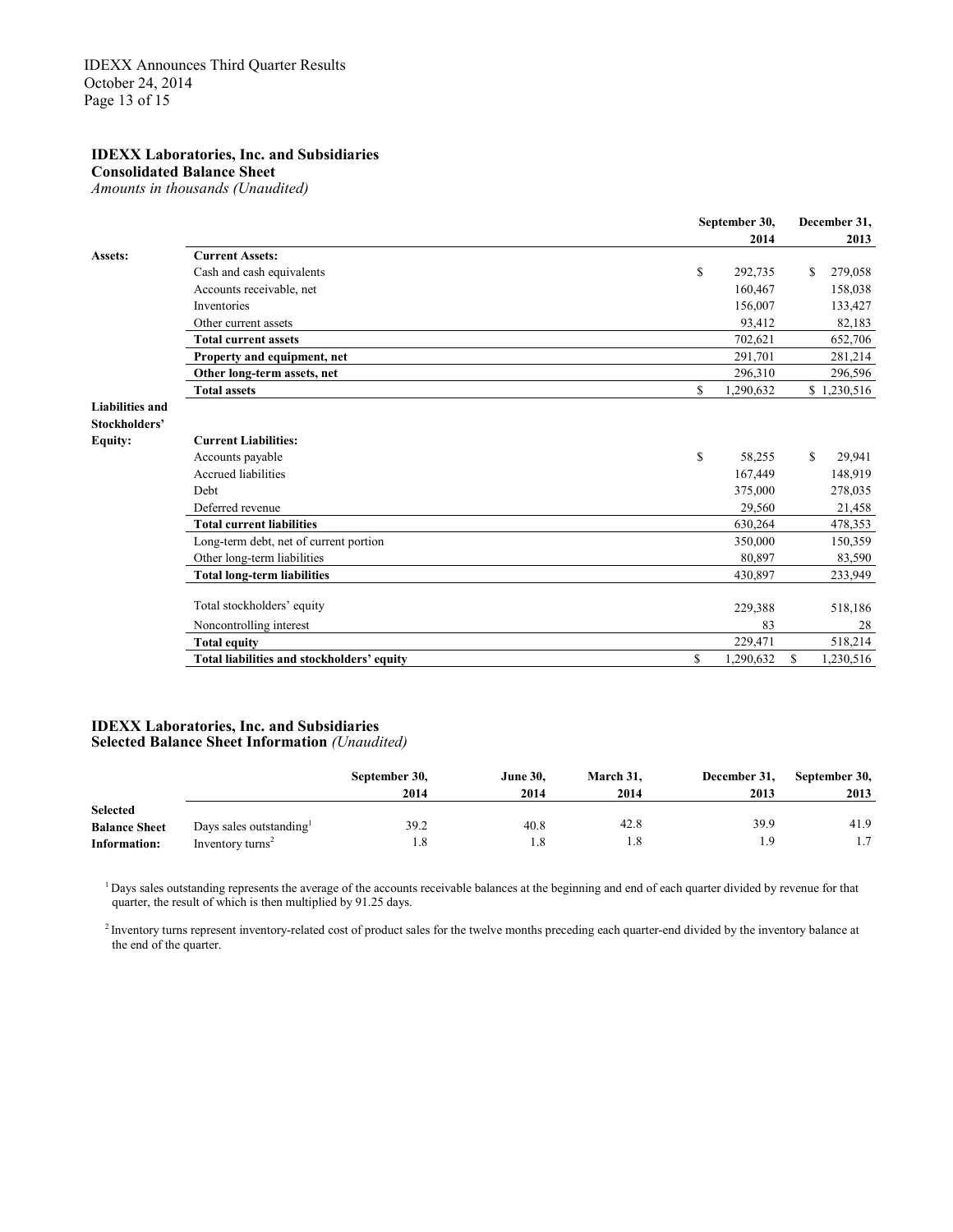#### **IDEXX Laboratories, Inc. and Subsidiaries Consolidated Statement of Cash Flows**

*Amounts in thousands (Unaudited)*

|                   |                                                                               | <b>Nine Months Ended</b> |                |  |  |
|-------------------|-------------------------------------------------------------------------------|--------------------------|----------------|--|--|
|                   |                                                                               | September 30,            | September 30,  |  |  |
|                   |                                                                               | 2014                     | 2013           |  |  |
| Operating:        | <b>Cash Flows from Operating Activities:</b>                                  |                          |                |  |  |
|                   | Net income                                                                    | $\mathbb{S}$<br>156,000  | 144,557<br>\$. |  |  |
|                   | Non-cash charges                                                              | 51,943                   | 54,083         |  |  |
|                   | Changes in assets and liabilities                                             | 10,181                   | (10,621)       |  |  |
|                   | Tax benefit from share-based compensation arrangements                        | (9,581)                  | (7, 438)       |  |  |
|                   | Net cash provided by operating activities                                     | 208,543                  | 180,581        |  |  |
| <b>Investing:</b> | <b>Cash Flows from Investing Activities:</b>                                  |                          |                |  |  |
|                   | Purchases of property and equipment                                           | (42, 504)                | (61, 459)      |  |  |
|                   | Proceeds from disposition of pharmaceutical product lines                     |                          | 3,500          |  |  |
|                   | Acquisitions of intangible assets                                             | (175)                    | (1,024)        |  |  |
|                   | Proceeds from sale of equity investment                                       | 5,400                    |                |  |  |
|                   | Acquisitions of a business, net of cash acquired                              | (7,516)                  | (10, 101)      |  |  |
|                   | Net cash used by investing activities                                         | (44, 795)                | (69,084)       |  |  |
| <b>Financing:</b> | <b>Cash Flows from Financing Activities:</b>                                  |                          |                |  |  |
|                   | Borrowings on revolving credit facilities, net                                | 98,000                   | 185,200        |  |  |
|                   | Issuance of long-term debt                                                    | 200,000                  |                |  |  |
|                   | Payment of notes payable                                                      | (1, 394)                 | (858)          |  |  |
|                   | Repurchases of common stock                                                   | (468,968)                | (282,910)      |  |  |
|                   | Debt issue costs                                                              | (1,357)                  |                |  |  |
|                   | Proceeds from the exercise of stock options and employee stock purchase plans | 18,361                   | 21,734         |  |  |
|                   | Tax benefit from share-based compensation arrangements                        | 9,581                    | 7,438          |  |  |
|                   | Net cash used by financing activities                                         | (145, 777)               | (69,396)       |  |  |
|                   | Net effect of changes in exchange rates on cash                               | (4,294)                  | (1,276)        |  |  |
|                   | Net increase in cash and cash equivalents                                     | 13,677                   | 40,825         |  |  |
|                   | Cash and cash equivalents, beginning of period                                | 279,058                  | 223,986        |  |  |
|                   | Cash and cash equivalents, end of period                                      | S<br>292,735             | \$<br>264,811  |  |  |
|                   |                                                                               |                          |                |  |  |

# **IDEXX Laboratories, Inc. and Subsidiaries**

**Free Cash Flow**<sup>1</sup>

*Amounts in thousands (Unaudited)*

|                  |                                                                                              | <b>Nine Months Ended</b> |          |  |               |  |
|------------------|----------------------------------------------------------------------------------------------|--------------------------|----------|--|---------------|--|
|                  |                                                                                              | September 30,            |          |  | September 30, |  |
|                  |                                                                                              |                          | 2014     |  | 2013          |  |
| <b>Free Cash</b> |                                                                                              |                          |          |  |               |  |
| <b>Flow:</b>     | Net cash provided by operating activities                                                    |                          | 208,543  |  | 180,581       |  |
|                  | Financing cash flows attributable to tax benefits from share-based compensation arrangements |                          | 9.581    |  | 7.438         |  |
|                  | Purchases of property and equipment                                                          |                          | (42.504) |  | (61, 459)     |  |
|                  | Free cash flow                                                                               |                          | 175.620  |  | 126,560       |  |

<sup>1</sup> Free cash flow is a non-GAAP financial measure and is calculated from cash generated from operations, excluding tax benefits attributable to share-based compensation arrangements, reduced by the Company's investments in fixed assets. Management believes free cash flow is a useful measure because it indicates the cash the operations of the business are generating after appropriate reinvestment for recurring investments in fixed assets that are required to operate the business. Management also believes this is a common financial measure useful to further evaluate the results of operations.